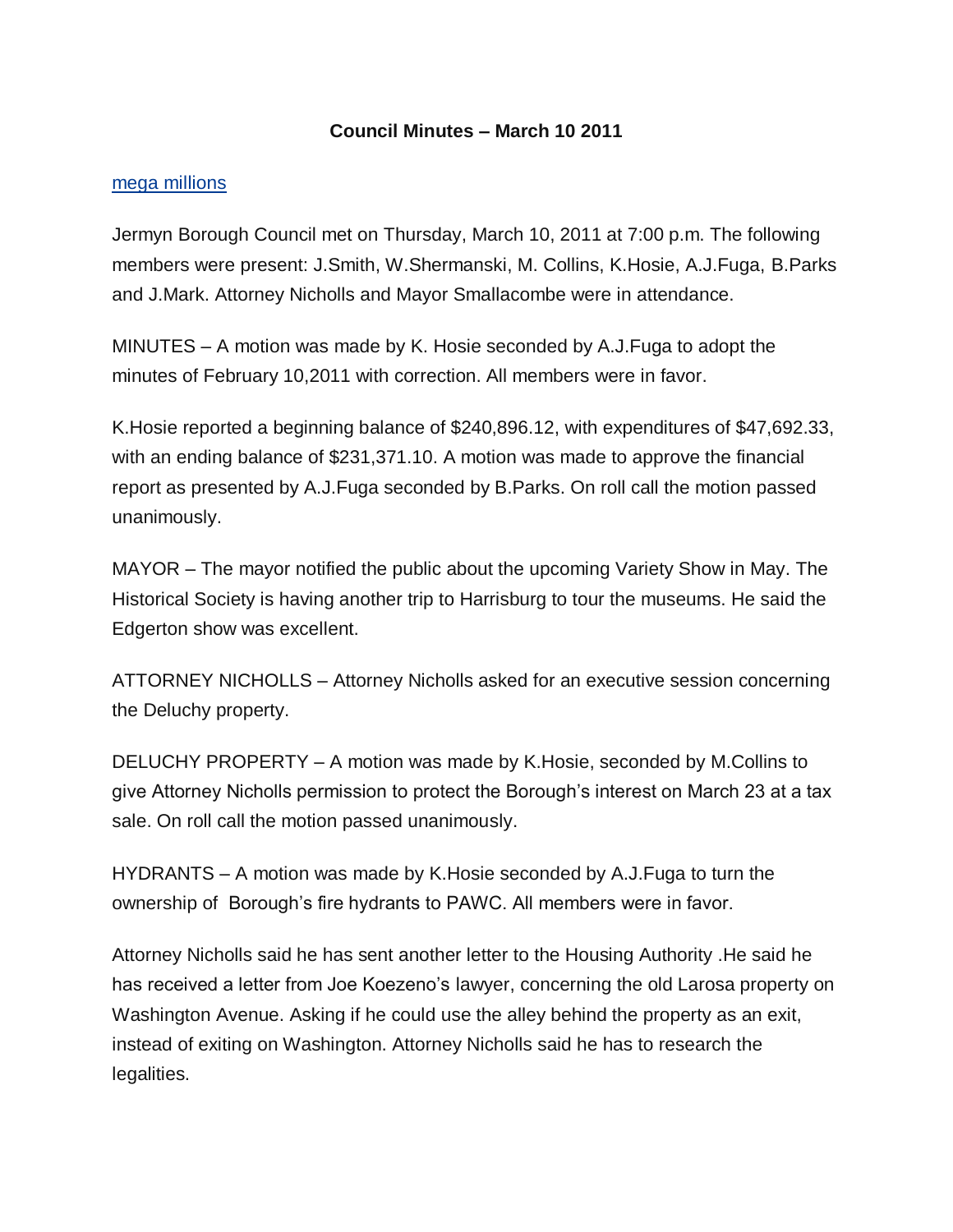FIRE CHIEF – Mr. Rood said that council, police anyone who would need to make decisions needs to take the NIMS classes and it can be done on line.Mr. Rood also addressed the ongoing problem of the flooding at Mr. Langman's home on Gibson street. He said the firemen have been on the scene numerous times and asked if there has been any progress? Attorney Nicholls said that the problem is 99.99% Archbald's and that we have been trying to meet with Archbald to no avail. Chief Rood said they are monitoring the rainfall and the Red Cross trailer is at the Crystal. He said he has contacted two other contractors for the electrical work at the garage and has not got a response.

At this time Mayor Smallacombe presented awards from Senator John Blake to E.Reeves, former councilman, D.Stephens ,Crystal, J.Grzybowski, Artisian.

PUBLIC INPUT – A Mr. Steve Barna, Madison Avenue addressed Council concerning an alternate parking ticket that he received. Mr. Mark said the ordinance was changed to make it easier for the residents and the ordinance ensures the passing of emergency vehicles. They explained that if the ticket is not paid it will go to the magistrate and Mr. Barna can explain his position.

Mr. Rood asked if the bathrooms could be opened at the field so the children at Millineum can use them. M.Collins said he would look into it. He also asked about vehicles being parked on the road instead of on the shoulder? Chief Zellers said he would look into it.

INVOICES – A motion was made by K.Hosie seconded by J.Smith to approve the invoices in the amount of \$3018.78. All members were in favor.

K.Hosie informed council the Variety Show will be on May 21,tickets are \$8.00 for adults and \$4.00 for children. She asked if council will all contribute \$12.50 for an ad for the program. Also the Events Committee will have a concert in the park on July 24 from 6 to 8.

COMPUTER – A motion was made by K.Hosie seconded by W.Shermanski to purchase a new computer at a cost of \$700.00 for the office. All members were in favor. The old one will go into the police station.